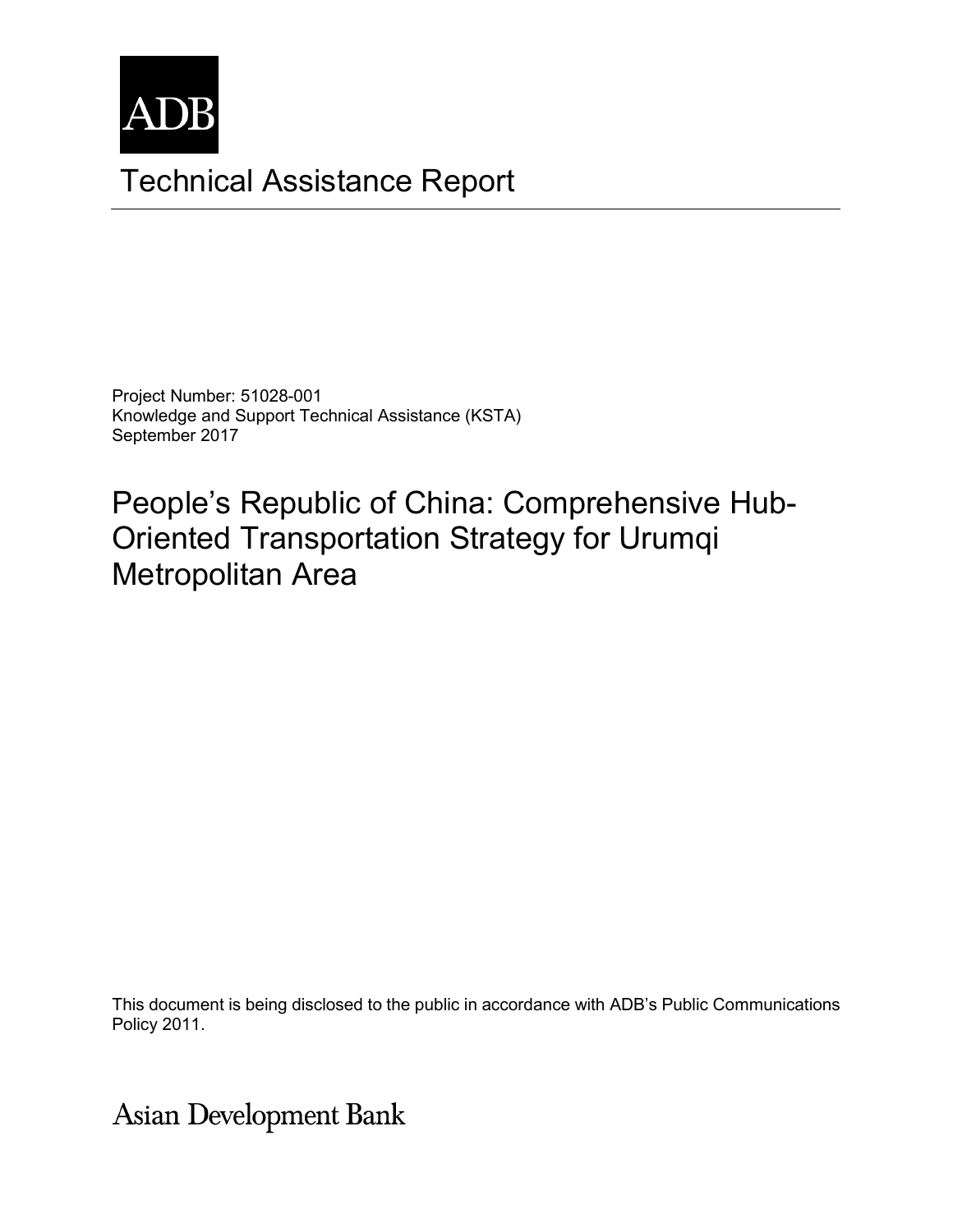#### **CURRENCY EQUIVALENTS**

(as of 1 September 2017)

| Currency unit | - | yuan (CNY) |
|---------------|---|------------|
| CNY1.00       | = | \$0.1516   |
| \$1.00        | = | CNY 6.5963 |

#### **ABBREVIATIONS**

| <b>ADB</b>   | Asian Development Bank                     |
|--------------|--------------------------------------------|
| <b>CAREC</b> | Central Asia Regional Economic Cooperation |
| <b>PRC</b>   | People's Republic of China                 |
| <b>RCI</b>   | regional cooperation and integration       |
| ТA           | technical assistance                       |
| <b>XUAR</b>  | Xinjiang Uygur Autonomous Region           |

#### **NOTE**

In this report, "\$" refers to US dollars.

| <b>Vice-President</b>                     | S. Groff, Operations 2                                                                                                 |
|-------------------------------------------|------------------------------------------------------------------------------------------------------------------------|
| <b>Director General</b>                   | A. Konishi, East Asia Regional Department (EARD)                                                                       |
| <b>Director</b>                           | R. Guild, Transport and Communications Division, EARD                                                                  |
| <b>Team leader</b><br><b>Team members</b> | K. Guy, Transport Specialist, EARD<br>A. Ayson, Operations Assistant, EARD<br>R. Stapleton, Transport Specialist, EARD |

In preparing any country program or strategy, financing any project, or by making any designation of or reference to a particular territory or geographic area in this document, the Asian Development Bank does not intend to make any judgments as to the legal or other status of any territory or area.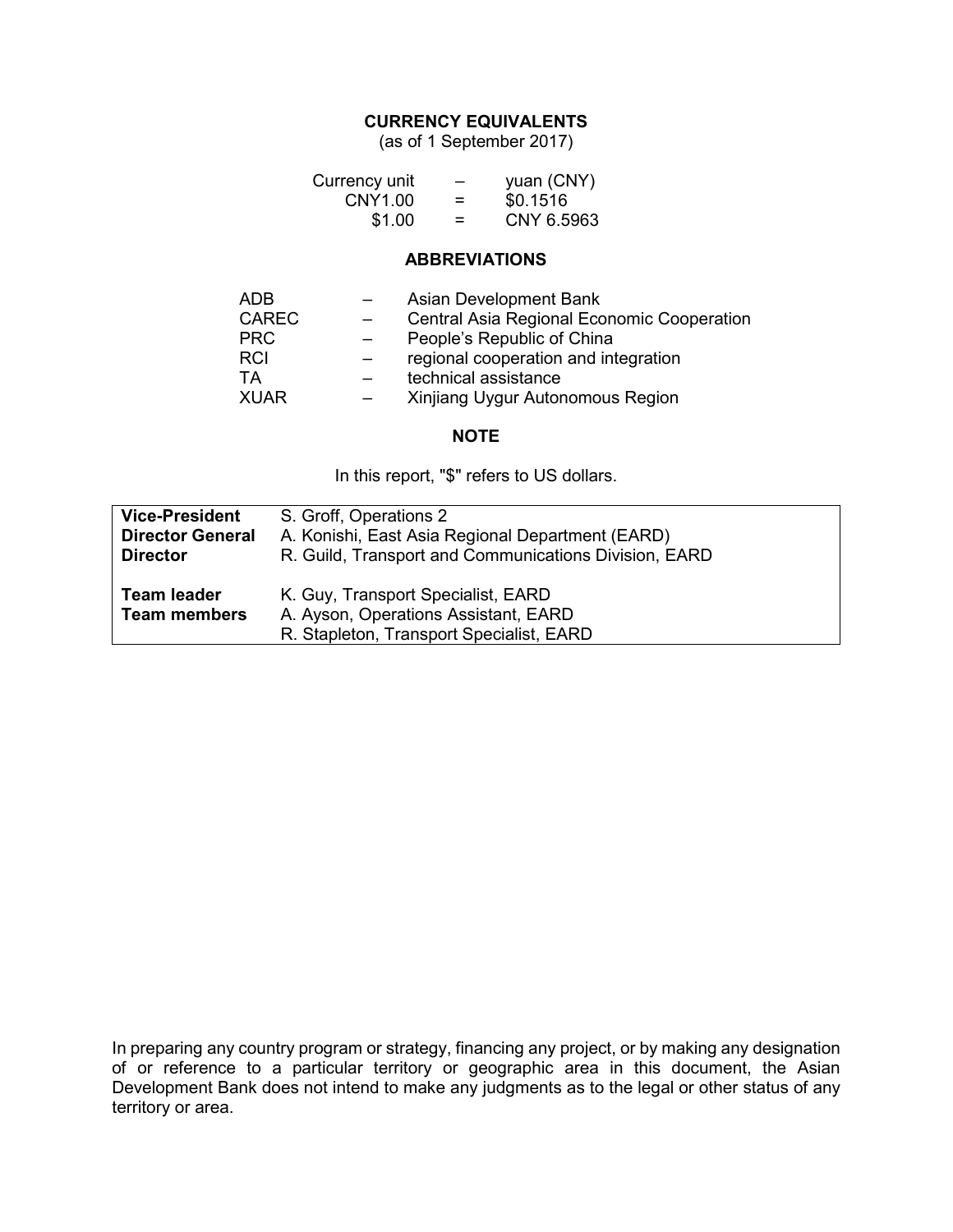# **CONTENTS**

|      |                                                        | Page           |  |
|------|--------------------------------------------------------|----------------|--|
|      | KNOWLEDGE AND SUPPORT TECHNICAL ASSISTANCE AT A GLANCE |                |  |
| Ι.   | <b>INTRODUCTION</b>                                    | 1              |  |
| II.  | <b>ISSUES</b>                                          |                |  |
| III. | THE TECHNICAL ASSISTANCE                               | 2              |  |
|      | Impact and Outcome<br>Α.                               | $\overline{2}$ |  |
|      | В.<br>Output, Methods, and Activities                  | 2              |  |
|      | C.<br>Cost and Financing                               | 3              |  |
|      | D.<br><b>Implementation Arrangements</b>               | 3              |  |
| IV.  | THE PRESIDENT'S DECISION                               |                |  |
|      | <b>APPENDIXES</b>                                      |                |  |
| 1.   | Design and Monitoring Framework                        |                |  |
| 2.   | Cost Estimates and Financing Plan                      |                |  |
| 3.   | List of Linked Documents                               |                |  |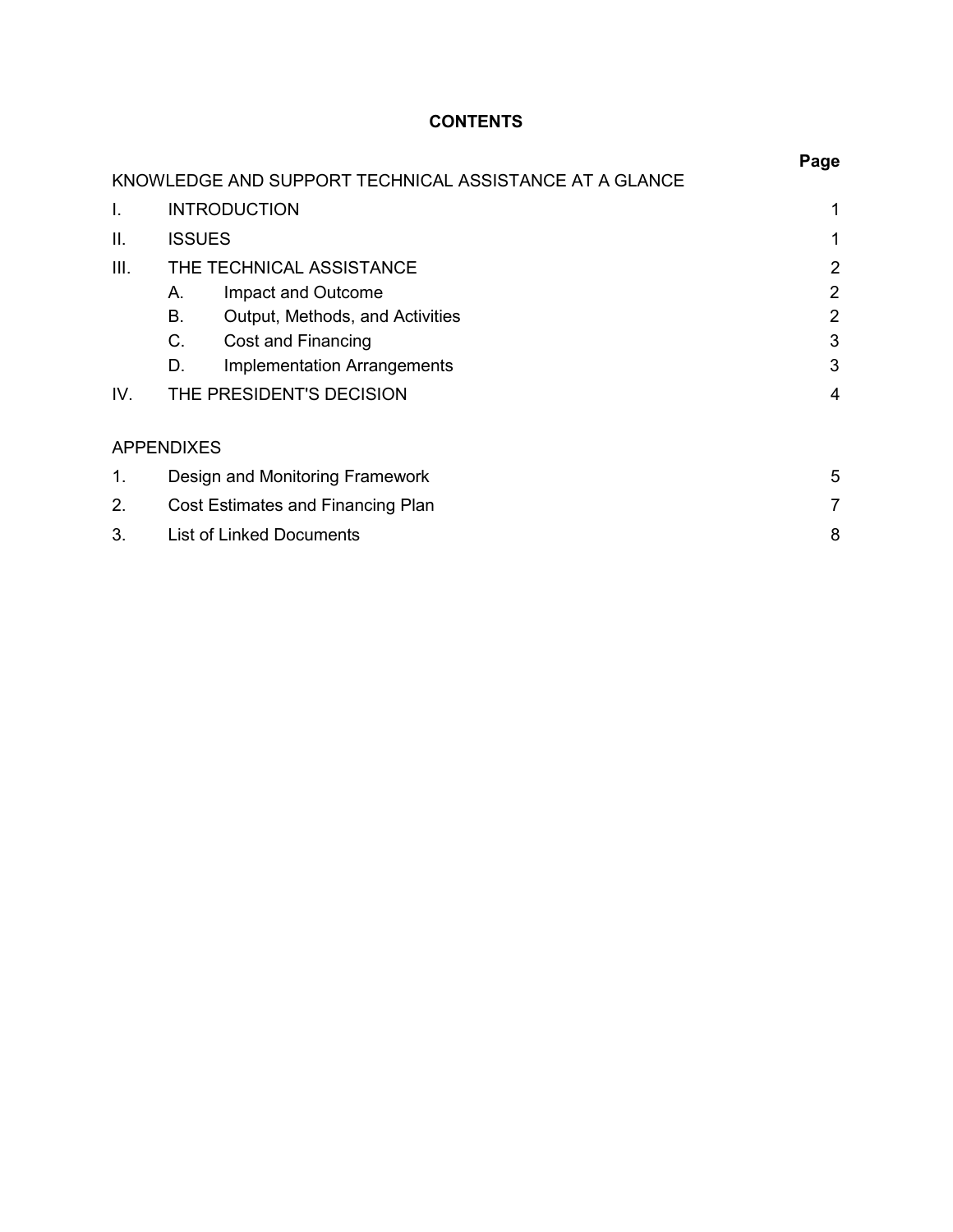#### **KNOWLEDGE AND SUPPORT TECHNICAL ASSISTANCE AT A GLANCE**

| 1. Basic Data                                                                                                                                |                                                                                                                                                                                               |                                |                                                                        | Project Number: 51028-001 |
|----------------------------------------------------------------------------------------------------------------------------------------------|-----------------------------------------------------------------------------------------------------------------------------------------------------------------------------------------------|--------------------------------|------------------------------------------------------------------------|---------------------------|
| <b>Project Name</b>                                                                                                                          | Comprehensive Hub-Oriented<br>Transportation Strategy for Urumqi<br>Metropolitan Area                                                                                                         | <b>Department</b><br>/Division | EARD/EATC                                                              |                           |
| <b>Nature of Activity</b>                                                                                                                    | Policy Advice                                                                                                                                                                                 | <b>Executing</b><br>Agency     | Urumqi Urban Comprehensive Transport<br><b>Project Research Center</b> |                           |
| <b>Modality</b>                                                                                                                              | Regular                                                                                                                                                                                       |                                |                                                                        |                           |
| Country                                                                                                                                      | China, People's Republic of                                                                                                                                                                   |                                |                                                                        |                           |
| 2. Sector                                                                                                                                    | Subsector(s)                                                                                                                                                                                  |                                | <b>ADB Financing (\$ million)</b>                                      |                           |
| Transport                                                                                                                                    | Transport policies and institutional development                                                                                                                                              |                                | <b>Total</b>                                                           | 0.80<br>0.80              |
| 3. Strategic Agenda<br>Inclusive economic<br>growth (IEG)<br>Environmentally<br>sustainable growth<br>(ESG)<br>Regional integration<br>(RCI) | <b>Subcomponents</b><br>Pillar 1: Economic opportunities,<br>including jobs, created and expanded<br>Urban environmental improvement<br>Pillar 1: Cross-border infrastructure                 | Project                        | <b>Climate Change Information</b><br>Climate Change impact on the      | Low                       |
| 4. Drivers of Change                                                                                                                         | <b>Components</b>                                                                                                                                                                             |                                | <b>Gender Equity and Mainstreaming</b>                                 |                           |
| Governance and<br>capacity development<br>(GCD)<br>Knowledge solutions<br>(KNS)<br>Private sector<br>development (PSD)                       | Institutional development<br>Application and use of new<br>knowledge solutions in key<br>operational areas<br>Public sector goods and services<br>essential for private sector<br>development |                                | No gender elements (NGE)                                               |                           |
| 5. Poverty and SDG Targeting                                                                                                                 |                                                                                                                                                                                               | <b>Location Impact</b>         |                                                                        |                           |
| Geographic Targeting<br><b>Household Targeting</b><br><b>SDG Targeting</b><br><b>SDG Goals</b>                                               | No<br>No<br>Yes<br>SDG9, SDG11, SDG17                                                                                                                                                         | Urban                          |                                                                        | High                      |
| 6. Risk Categorization                                                                                                                       | Low                                                                                                                                                                                           |                                |                                                                        |                           |
|                                                                                                                                              | 7. Safeguard Categorization Safeguard Policy Statement does not apply                                                                                                                         |                                |                                                                        |                           |
| 8. Financing                                                                                                                                 |                                                                                                                                                                                               |                                |                                                                        |                           |
| <b>Modality and Sources</b>                                                                                                                  |                                                                                                                                                                                               |                                | Amount (\$ million)                                                    |                           |
| <b>ADB</b>                                                                                                                                   |                                                                                                                                                                                               |                                |                                                                        | 0.80                      |
| Knowledge and Support technical assistance: Technical Assistance<br>Special Fund                                                             |                                                                                                                                                                                               |                                |                                                                        | 0.80                      |
| Cofinancing                                                                                                                                  |                                                                                                                                                                                               |                                |                                                                        | 0.00                      |
| None                                                                                                                                         |                                                                                                                                                                                               |                                |                                                                        | 0.00                      |
| <b>Counterpart</b><br>None                                                                                                                   |                                                                                                                                                                                               |                                |                                                                        | 0.00<br>0.00              |
| <b>Total</b>                                                                                                                                 |                                                                                                                                                                                               |                                |                                                                        | 0.80                      |
|                                                                                                                                              |                                                                                                                                                                                               |                                |                                                                        |                           |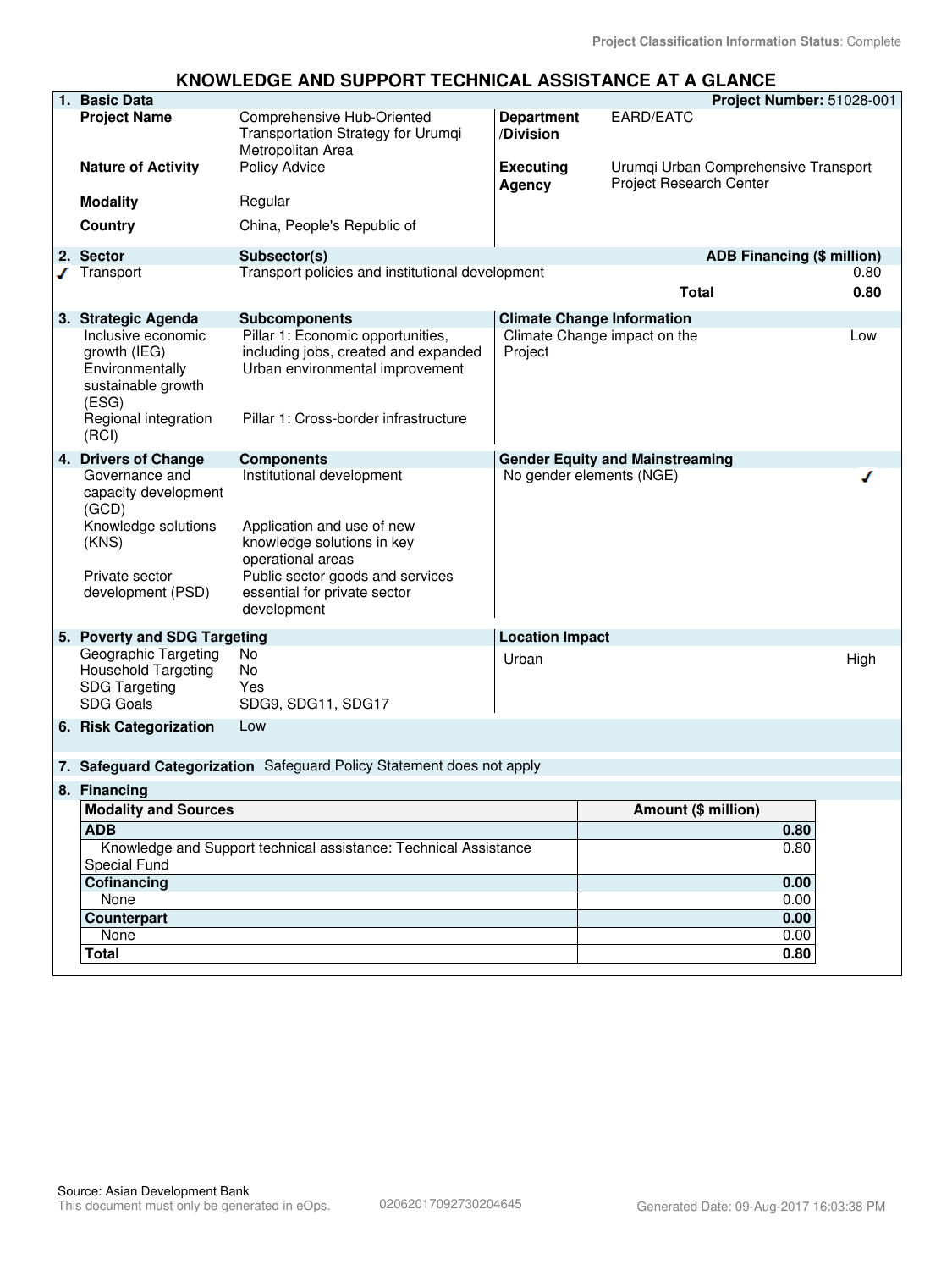### **I. INTRODUCTION**

1. The proposed knowledge and support technical assistance (TA) will support the Government of the People's Republic of China (PRC) to prepare a comprehensive hub-oriented transportation strategy for Urumqi metropolitan area through research and analysis of current and future trends and best practices. The TA is included in the country operations business plan for the PRC, 2017–2019 of the Asian Development Bank (ADB).<sup>1</sup>

#### **II. ISSUES**

2. Increased regional cooperation and integration (RCI) through comprehensive and integrated transportation is an important part of the PRC's development strategies. The Thirteenth Five-Year Plan for National Economic and Social Development, which covers the period 2016– 2020, envisions establishing "comprehensive transportation thoroughfares that ensure unobstructed and interconnected domestic and international transportation."<sup>2</sup> The Central Asia Regional Economic Cooperation (CAREC) program, a partnership of 11 developing member countries and 6 multilateral development partners, including the PRC (through Xinjiang Uygur Autonomous Region [XUAR] and the Inner Mongolia Autonomous Region) $3$  is aligned with the Silk Road Economic Belt and 21st Century Maritime Silk Road development strategy and framework (also known as the Belt and Road Initiative)<sup>4</sup> which is a catalyst for supporting increased RCI and connectivity in the region and implementing the Thirteenth Five-Year Plan.

3. The PRC's western provinces and autonomous regions are vital for achieving increased RCI. Located in the PRC's northwest, XUAR is a border area linking the PRC to Central Asia and is a priority for development. XUAR is an established trade intermediary between the rest of PRC and Central Asia, and this role is expected to strengthen with increased RCI-related trade as envisioned under the Thirteenth Five-Year Plan and CAREC. In 2015, XUAR's exports—including transit from other PRC provinces—to Kazakhstan, the Kyrgyz Republic, and Tajikistan accounted for 62.3%, 74.7% and 76.7%, respectively, of the PRC's exports to these three markets. Trade volumes through XUAR more than doubled between 2009 and 2014, increasing from 20.93 million metric tons to 46.65 million metric tons.<sup>5</sup> To support this increased trade, Phase 1 of the Urumqi China–Europe Freight Train Logistics Center was completed in 2016 and is expected to have a marked effect on increasing the trade volumes through XUAR.

4. Urban growth in XUAR is substantial, and the urban population is expected to reach 56% by 2020, nearly the targeted PRC average of 60%. Most of the urban population is in northern XUAR and concentrated in Urumqi, where the urban population will reach 4.65 million by 2020. Most of the city's residents travel by foot or public transport; however, as is the case across the PRC, private vehicle ownership has grown substantially, doubling between 2008 and 2013 to

 1 The TA is listed as "Implementing Strategies of Urumqi Towards a Modernized and Comprehensive Transport Hub-Oriented City" in: ADB. 2017. *Country Operations Business Plan: People's Republic of China, 2017–2019*. Manila. The TA first appeared in the business opportunities section of ADB's website on 7 September 2017.

<sup>2</sup> Government of the PRC. 2016. *The Thirteenth Five-Year Plan for National Economic and Social Development*. Beijing.

<sup>3</sup> ADB. 2014. *CAREC Transport and Trade Facilitation Strategy 2020*. Manila.

<sup>4</sup> Unveiled in 2015, the Belt and Road Initiative aims to revive the overland Silk Road's historical trade route and expand maritime trade by promoting the integration of Asian, European, and African markets through investing in connectivity networks and building on regional economic cooperation.

Government of the PRC, State Council. 2015. *Vision and Actions on Jointly Building Silk Road Economic Belt and 21st Century Maritime Silk Road*. Beijing.

<sup>5</sup> Statistical Bureau of Xinjiang Uygur Autonomous Region. 2015. *Xinjiang Statistical Yearbook 2014*. Beijing: China Statistics Press.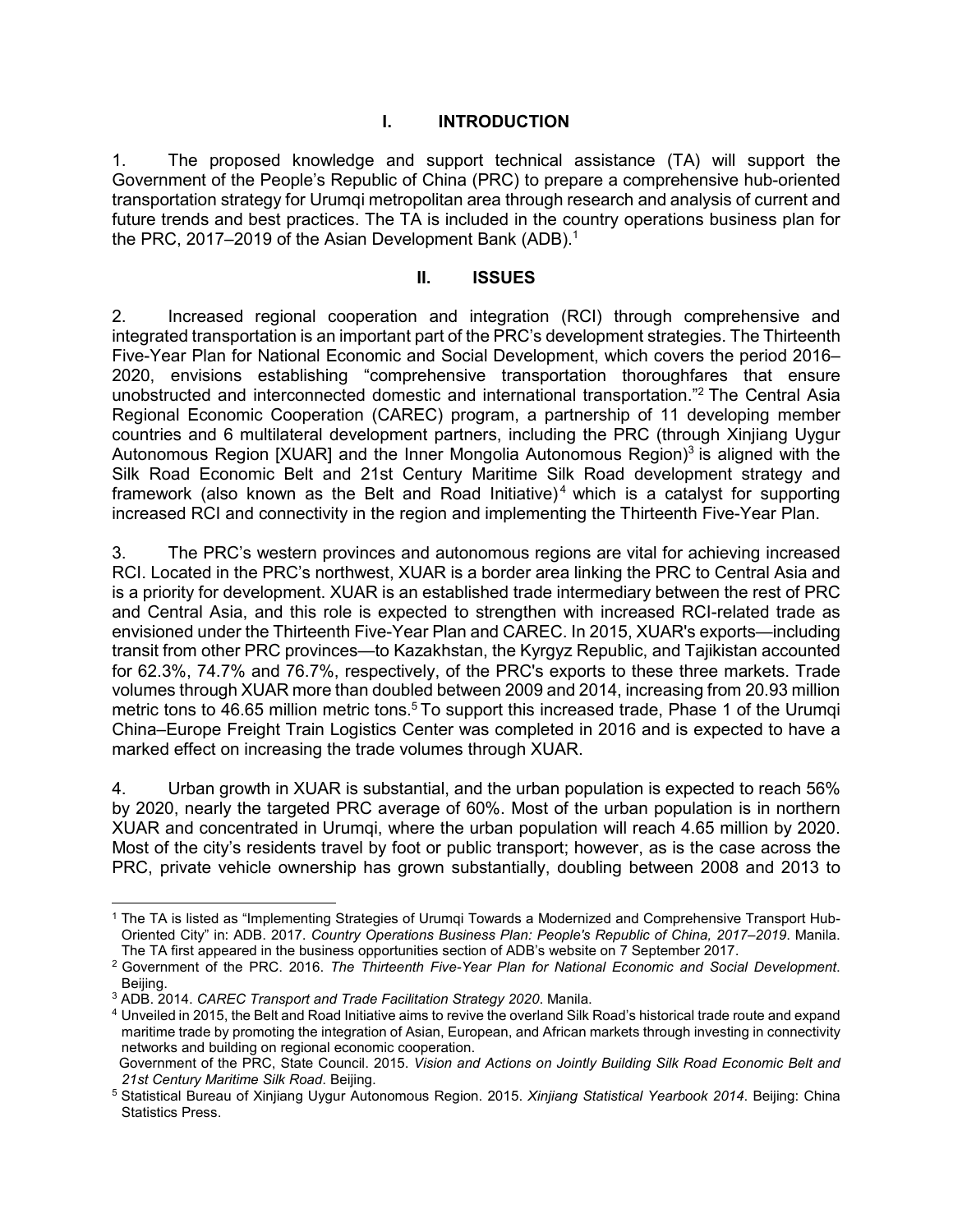125 vehicles per 1,000 residents in Urumqi. Congestion in the city, especially on the main arterial roads, has also increased. Metro and bus rapid transit lines are under construction, but they may be insufficient under the growth that is expected through expanded RCI-related trade.

5. XUAR aims to transform into a hub for transport, trade and logistics, finance, culture, science and education, and medical services. Urumqi, the XUAR's capital, and its surrounding cities will lead this transformation by building rail and road networks; upgrading urban infrastructure, inland port facilities, and the airport; and supporting the development of small and medium-sized enterprises throughout the Urumqi metropolitan area. Urumqi's transformation will be possible only if the existing and future transport constraints are alleviated; congestion and fragmentation, and the resulting inefficiencies in moving people and goods, are major impediments to the growth of cities. Many of the PRC's largest cities are facing these constraints; congestion in Beijing was found to cost the economy CNY72 billion (\$10.7 billion) annually.<sup>6</sup>

6. The Urumqi metropolitan area comprises nine cities: Changji, Fukang, Hutubi, Qitai, Shawan, Shihezi, Turpan, Urumqi, and Wujiaqu.<sup>7</sup> The population is 6.7 million people, and the gross domestic product growth in each city is 5.5%–11.1% annually. The area is linked by railways to six major domestic cities—Beijing, Chengdu, Lanzhou, Shanghai, Xi'an, and Zhengzhou—and three border and trade cities in XUAR—Alashankou, Kashgar, and Khorgos, bordering Kazakhstan and the Kyrgyz Republic. The area is linked by expressway to these and several more major cities in the PRC. Public transport and logistics in the area's cities (except Urumqi) and intercity linkages are underdeveloped.

7. To support increasing RCI, several projects for transport and trade and logistics have been announced in the Urumqi metropolitan area; however, there has been limited planning and coordination between government agencies. The current master plans were prepared in 2010 and thus do not account for the additional growth expected and lack focus on intercity connectivity within the Urumqi metropolitan area. Development of a strategy and action plan for transforming the area into a transport and logistics hub, based on the expected growth, is necessary to optimize the area's future development.

# **III. THE TECHNICAL ASSISTANCE**

# **A. Impact and Outcome**

8. The TA is aligned with the following impacts: (i) build a comprehensive transportation system that connects domestic and international transportation routes, extensively covers both urban and rural areas across regions, incorporates hubs with optimized functions, and provides integrated, efficient services (footnote 2), and (ii) transformation of XUAR into a hub for transport, trade and logistics, finance, culture, science and education, and medical services (footnote 4). The TA will have the following outcome: transport and logistics strategies and plans for Urumqi metropolitan area improved. The design and monitoring framework is in Appendix 1.

# **B. Output, Methods, and Activities**

9. **Output 1: Comprehensive hub-oriented transportation strategy for Urumqi metropolitan area completed.** The strategy will include: (i) the desktop review and case studies

 <sup>6</sup> Wang, L., Xu, J. & Qin, P. 2014. Will a driving restriction policy reduce car trips? The Case Study of Beijing, China. *Transportation Research Part A*. 67. pp. 27–290.

 $<sup>7</sup>$  The focus of the TA will be the urban areas of the cities in the Urumqi metropolitan area.</sup>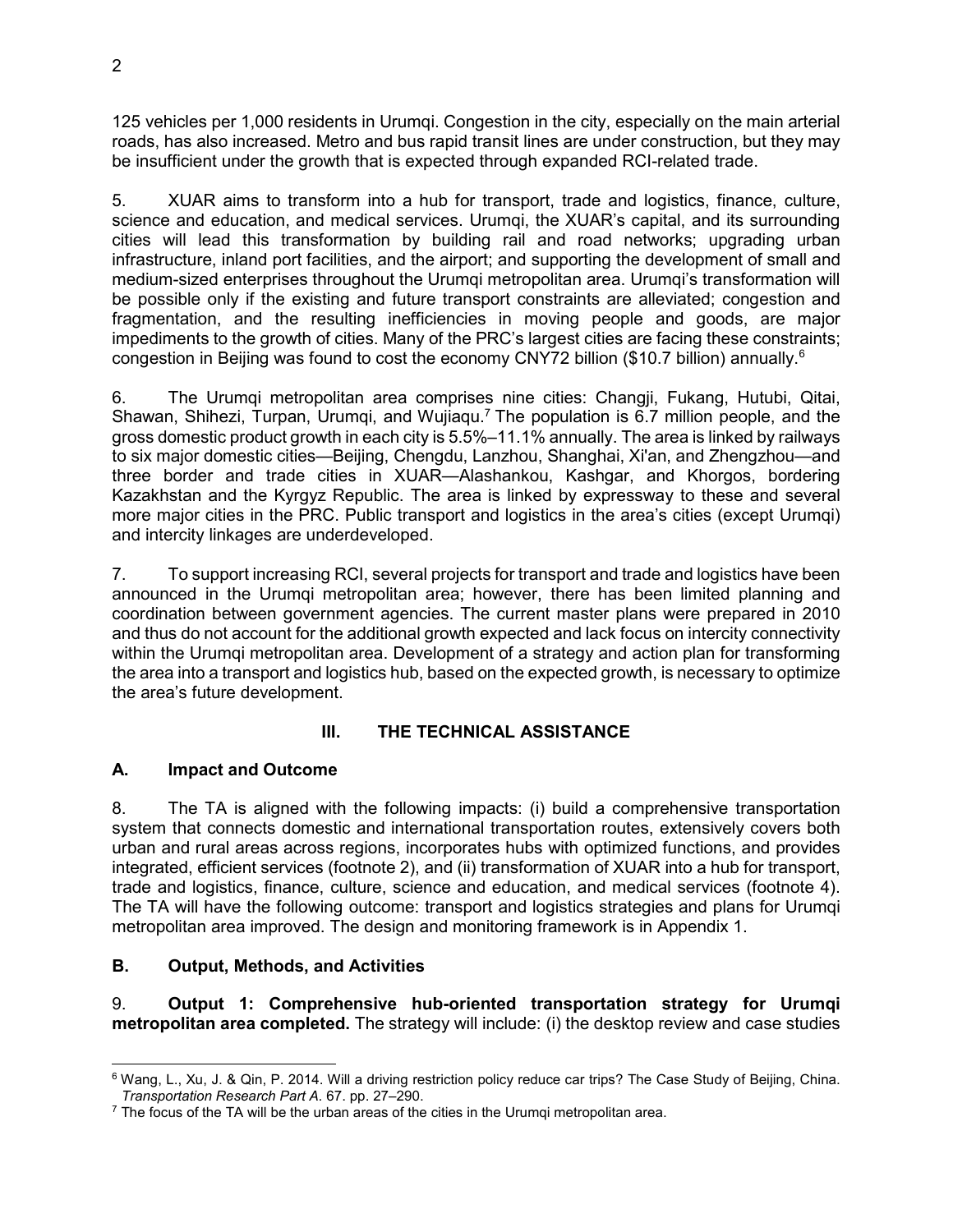focusing on planning documents in the Urumqi metropolitan area, trends in trade, economy, and demographics, and best practices of international comprehensive transport-hub cities; (ii) the transport and logistics outlook requiring data collection and analysis, demand analysis, and forecasting and gap analysis to determine priority areas for development; (iii) the urban transport strategy and the urban logistics strategy both building upon the desktop review and outlook and including monitoring and evaluation indicators, policy recommendations, and action plans; and (iv) the implementation plans involving identifying and prioritizing projects required for the Urumqi metropolitan area's transition to a comprehensive transport-hub city.

10. The output aims to strengthen planning, particularly the intercity linkages, across the Urumqi metropolitan area for (i) public transport and road network development with consideration of transit-oriented development and mode and route preference; and (ii) urban logistics development with a focus on existing locations, potential for clustering and integration, multimodal connectivity, and mode and route preference. The public and private sectors will be consulted throughout the TA. The output will be disseminated digitally.

# **C. Cost and Financing**

11. The TA is estimated to cost \$880,000, of which \$800,000 will be financed on a grant basis by ADB's Technical Assistance Special Fund (TASF-other sources). The expenditure items are listed in Appendix 2.

12. The government will provide counterpart support in the form of professional and support staff; a suitably furnished office with utilities and telecommunication access; materials, maps, available data, and documents required by the TA; the cost of utilities (excluding telephone) for the consultants; and other in-kind contributions.

#### **D. Implementation Arrangements**

13. ADB will administer the TA (Table 1). ADB will select, supervise, and evaluate consultants. The Urumqi Urban Comprehensive Transport Research Center, as the executing agency, will be responsible for guiding TA activities, coordinating government agencies and organizations, and reviewing and commenting on the consultant outputs. A working group of representatives from each of the cities in Urumqi metropolitan area will provide guidance to the consultant team. Up to four workshops and one multi-stakeholder workshop will be held in Urumqi to review the TA results and receive feedback from the expert panel.

| <b>Aspects</b>                                               | <b>Arrangements</b>                                                                                                                                                                                                   |                  |           |
|--------------------------------------------------------------|-----------------------------------------------------------------------------------------------------------------------------------------------------------------------------------------------------------------------|------------------|-----------|
| Indicative implementation period                             | December 2017-February 2019                                                                                                                                                                                           |                  |           |
| Executing agency                                             | Urumqi Urban Comprehensive Transport Research Center                                                                                                                                                                  |                  |           |
| Consultants                                                  | To be selected and engaged by ADB                                                                                                                                                                                     |                  |           |
|                                                              | QCBS with a quality-<br>cost ratio of 90:10                                                                                                                                                                           | 71 person-months | \$800,000 |
| Asset turnover or disposal<br>arrangement upon TA completion | When the TA is completed, the consultant will promptly turn over any<br>purchased equipment to the Government of the People's Republic of<br>China. The consultant will then submit a certificate of turnover to ADB. |                  |           |

**Table 1: Implementation Arrangements** 

ADB = Asian Development Bank, QCBS = quality- and cost-based selection, TA = technical assistance. Source: ADB.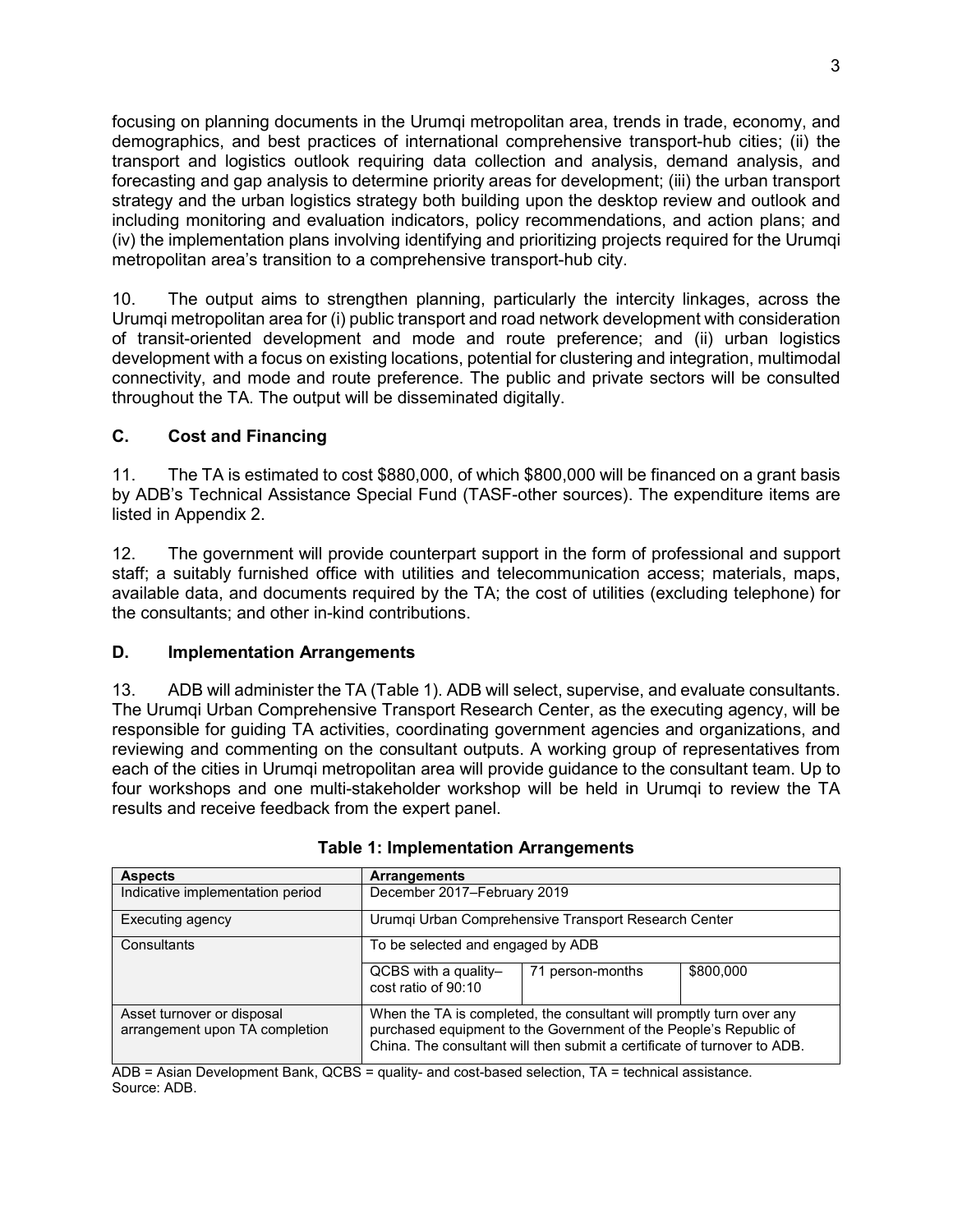14. **Consulting services.** ADB will select a team of consultants from a firm specialized in transport and logistics planning through quality- and cost-based selection method on a lump-sum contract with milestone payments and with a provision for fixed out-of-pocket expenditure not exceeding \$800,000. The consulting services include 12 person-months of international inputs and 59 person-months of national inputs. The TA will be implemented over 14 months. ADB will engage the consultants following its Guidelines on the Use of Consultants (2013, as amended from time to time). The consultants will procure goods following ADB's Procurement Guidelines (2015, as amended from time to time). TA disbursements will be made following ADB's *Technical Assistance Disbursement Handbook* (2010, as amended from time to time). The terms of reference for consultants is accessible from the list of linked documents (Appendix 3).

### **IV. THE PRESIDENT'S DECISION**

15. The President, acting under the authority delegated by the Board, has approved the provision of technical assistance not exceeding the equivalent of \$800,000 on a grant basis for the Government of the People's Republic of China for the Comprehensive Hub-Oriented Transportation Strategy for Urumqi Metropolitan Area, and hereby reports this action to the Board.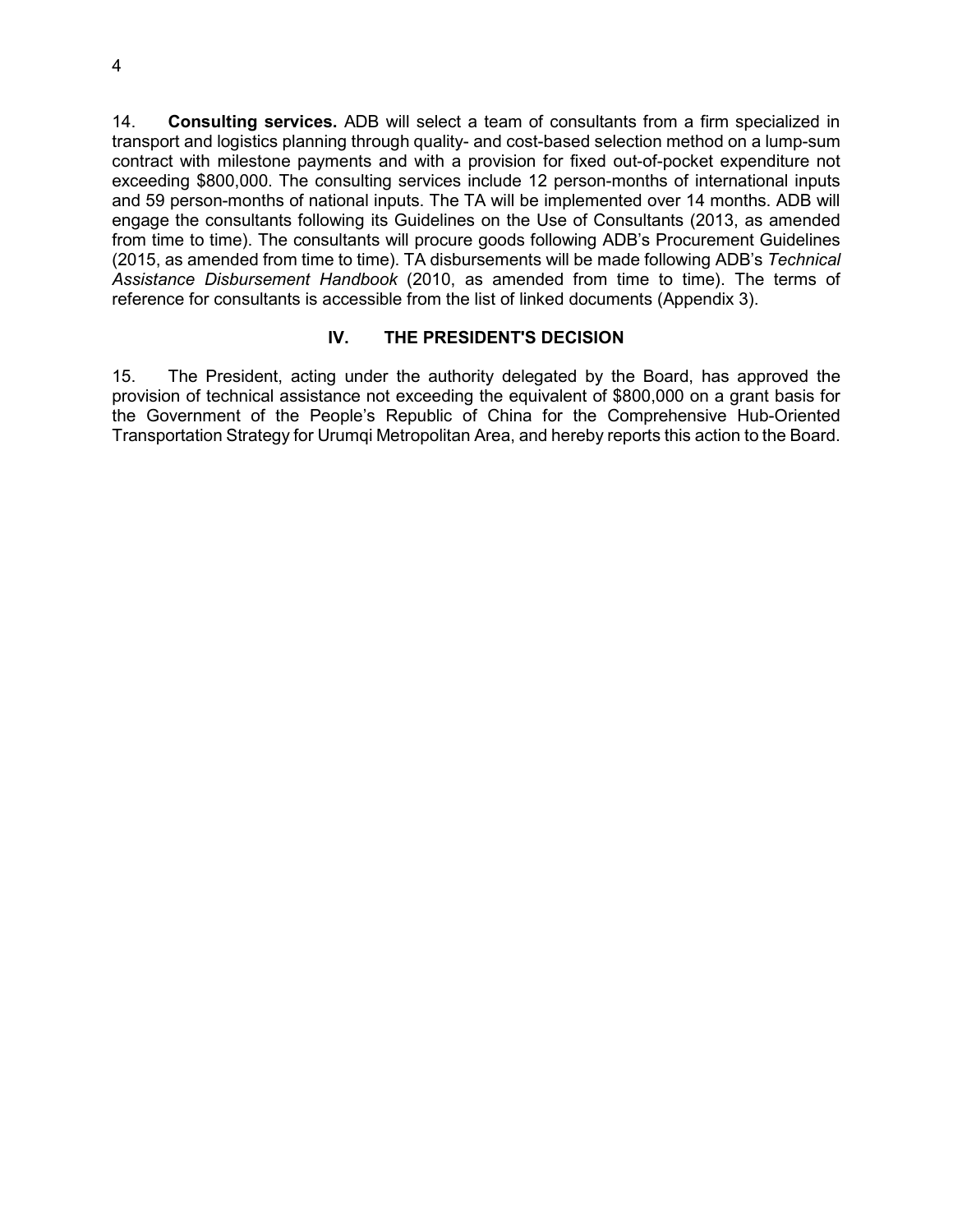### **DESIGN AND MONITORING FRAMEWORK**

#### **Impact the TA is Aligned with**

Build a comprehensive transportation system that connects domestic and international transportation routes, extensively covers both urban and rural areas across regions, incorporates hubs with optimized functions, and provides integrated, efficient services (The Thirteenth Five-Year Plan for National Economic and Social Development)<sup>a</sup>

Transformation of Xinjiang Uygur Autonomous Region into a hub for transport, trade and logistics, finance, culture, science and education, and medical services achieved (to support the Central Asia Regional Economic Program and the Vision and Actions on Jointly Building Silk Road Economic Belt and the 21st century Maritime Silk Road)<sup>b</sup>

| <b>Results Chain</b>                                                                                                  | <b>Performance Indicators</b><br>with Targets and Baselines                                                                                                              | <b>Data Sources and</b><br><b>Reporting</b>                                 | <b>Risks</b>                                                                                                      |
|-----------------------------------------------------------------------------------------------------------------------|--------------------------------------------------------------------------------------------------------------------------------------------------------------------------|-----------------------------------------------------------------------------|-------------------------------------------------------------------------------------------------------------------|
| <b>Outcome</b><br>Transport and<br>logistics strategies<br>and plans for<br>Urumqi<br>metropolitan area<br>improved   | a. A comprehensive hub-<br>oriented transportation<br>strategy for Urumqi<br>metropolitan area accepted<br>by the government by Mar<br>2019 (2016 baseline: NA)          | a. Urumqi municipal<br>government                                           | Change in personnel or<br>reorganization within the<br>municipal government<br>delays adoption of the<br>strategy |
| Output<br>1. Comprehensive<br>hub-oriented<br>transportation<br>strategy for Urumqi<br>metropolitan area<br>completed | 1a. Desktop review and case<br>studies completed by Mar<br>2018 (2016 baseline: 0)<br>1b. Transport and logistics<br>outlook completed by Jun<br>2018 (2016 baseline: 0) | 1a.–1e.Final report,<br>review meeting, and<br>presentation in<br>workshops | Support and<br>participation from<br>stakeholders are not<br>sustained because of<br>shifting priorities          |
|                                                                                                                       | 1c. Urban transport strategy<br>completed by Sep 2018<br>(2016 baseline: 0)                                                                                              |                                                                             |                                                                                                                   |
|                                                                                                                       | 1d. Urban logistics strategy<br>completed by Oct 2018 (2016)<br>baseline: 0)                                                                                             |                                                                             |                                                                                                                   |
|                                                                                                                       | 1e. Implementation plans<br>completed by Dec 2018<br>(2016 baseline: 0)                                                                                                  |                                                                             |                                                                                                                   |

#### **Key Activities with Milestones**

- **1.1 Desktop review and case studies** (Mar 2018)
- Review planning documents for each city within the Urumqi metropolitan area and trends in trade, economy, and demographics.
- 1.1.2 Review CTC, best practices, and lessons.
- 1.1.3 Review detailed case studies of national and international CTCs and logistics hubs to identify challenges and solutions for Urumqi.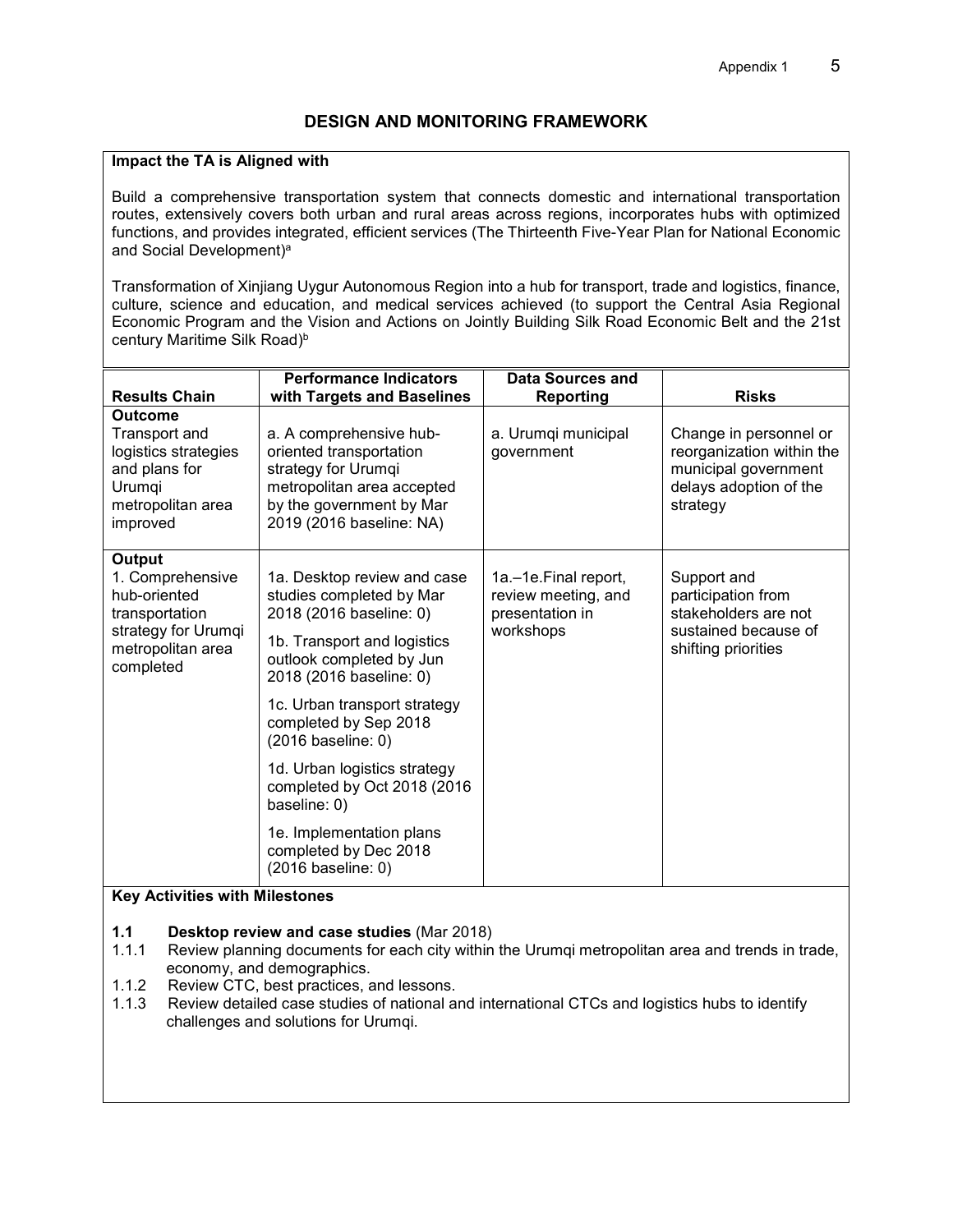# **1.2 Transport and logistics outlook** (Jun 2018)<br>**1.2.1** Collect and analyze passenger and freight dat

- Collect and analyze passenger and freight data, capacity, and throughput of existing and planned facilities, including consultations with public and private sectors.
- 1.2.2 Analyze development and investment plans and infrastructure, and identify bottlenecks and capacity constraints based on expected growth through expanded RCI-related trade.
- 1.2.3 Develop demand analysis and forecasting for each city's urban transport and logistics.
- 1.2.4 Conduct gap analysis to determine priority areas for development.

# **1.3 Urban transport strategy** (Sep 2018)<br>**1.3.1** Develop an overall strategy for public tr

- Develop an overall strategy for public transport (intercity and intracity) and road network development, considering transit-oriented development and mode and route preference.
- 1.3.2 Identify M&E indicators.
- 1.3.3 Develop policy recommendations.
- 1.3.4 Develop plans for public transport.

# **1.4 Urban logistics strategy** (Oct 2018)

- 1.4.1 Develop an urban logistics strategy with focus on location, potential for clustering and multimodal connectivity, and mode and route preference.
- 1.4.2 Identify M&E indicators.<br>1.4.3 Develop policy recomme
- Develop policy recommendations, particularly for multimodal management.
- 1.4.4 Develop plans for urban logistics.

# **1.5 Implementation plan** (Dec 2018)

- 1.5.1 Develop a longlist of projects required to enable the strategies.
- 1.5.2 Identify the process and conduct prioritization of projects.
- 1.5.3 Identify the necessary organization structure and coordination among government agencies.

#### **Inputs**

#### ADB: \$800,000

Note: The government will provide counterpart support in the form of professional and support staff; a suitably furnished office with utilities and telecommunication access; materials, maps, available data, and documents required by the TA; the cost of utilities (excluding telephone) for the consultants; and other inkind contributions.

#### **Assumptions for Partner Financing**

#### Not Applicable

ADB = Asian Development Bank, CTC = comprehensive transport-hub cities, M&E = monitoring and evaluation, NA = not applicable, RCI = regional cooperation and integration, TA = technical assistance.

<sup>a</sup> Government of the PRC. 2016. *The Thirteenth Five-Year Plan for National Economic and Social Development.* Beijing.

<sup>b</sup> Government of the People's Republic of China, State Council. 2015. *Vision and Actions on Jointly Building Silk Road Economic Belt and 21st Century Maritime Silk Road*. Beijing. Source: ADB.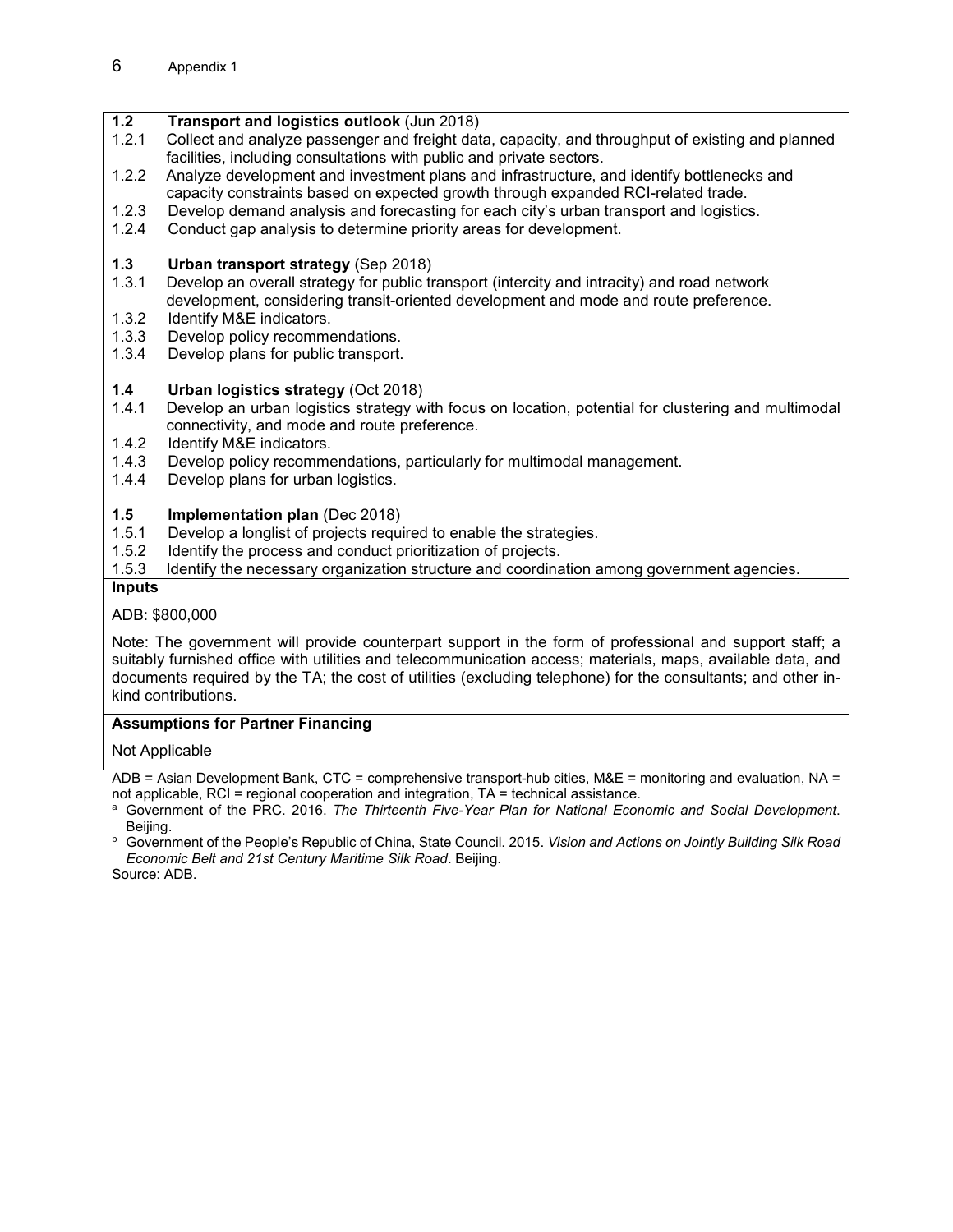#### **COST ESTIMATES AND FINANCING PLAN**

(\$'000)

| Item                                                 | Amount |  |  |  |
|------------------------------------------------------|--------|--|--|--|
| Asian Development Bank <sup>a</sup>                  |        |  |  |  |
| Consultants<br>1.                                    |        |  |  |  |
| a. Remuneration and per diem                         |        |  |  |  |
| International consultants                            | 293.8  |  |  |  |
| National consultants<br>Ĥ.                           | 384.7  |  |  |  |
| b. Out-of-pocket expenditures                        |        |  |  |  |
| International and local travel                       | 35.5   |  |  |  |
| Goods (rental and/or purchase)<br>ii.                | 5.0    |  |  |  |
| iii.<br>Surveys                                      | 8.0    |  |  |  |
| iv. Training, seminars, and conferences <sup>b</sup> | 25.0   |  |  |  |
| Reports and communications<br>۷.                     | 5.0    |  |  |  |
| vi. Miscellaneous administration and support costs   | 5.0    |  |  |  |
| Contingencies<br>2.                                  | 38.0   |  |  |  |
| Total                                                | 800.0  |  |  |  |

Note: The technical assistance (TA) is estimated to cost \$880,000, of which contributions from the Asian Development Bank are presented in the table above. The government will provide counterpart support in the form of professional and support staff; a suitably furnished office with utilities and telecommunication access; materials, maps, available data, and documents required by the TA; the cost of utilities (excluding telephone) for the consultants; and other in-kind contributions. The value of government contribution is estimated to account for 9% of the total TA cost.

a Financed by the Asian Development Bank's Technical Assistance Special Fund (TASF-other sources).

b Estimated five workshops in Urumqi targeting 20-30 participants.

Source: Asian Development Bank estimates.